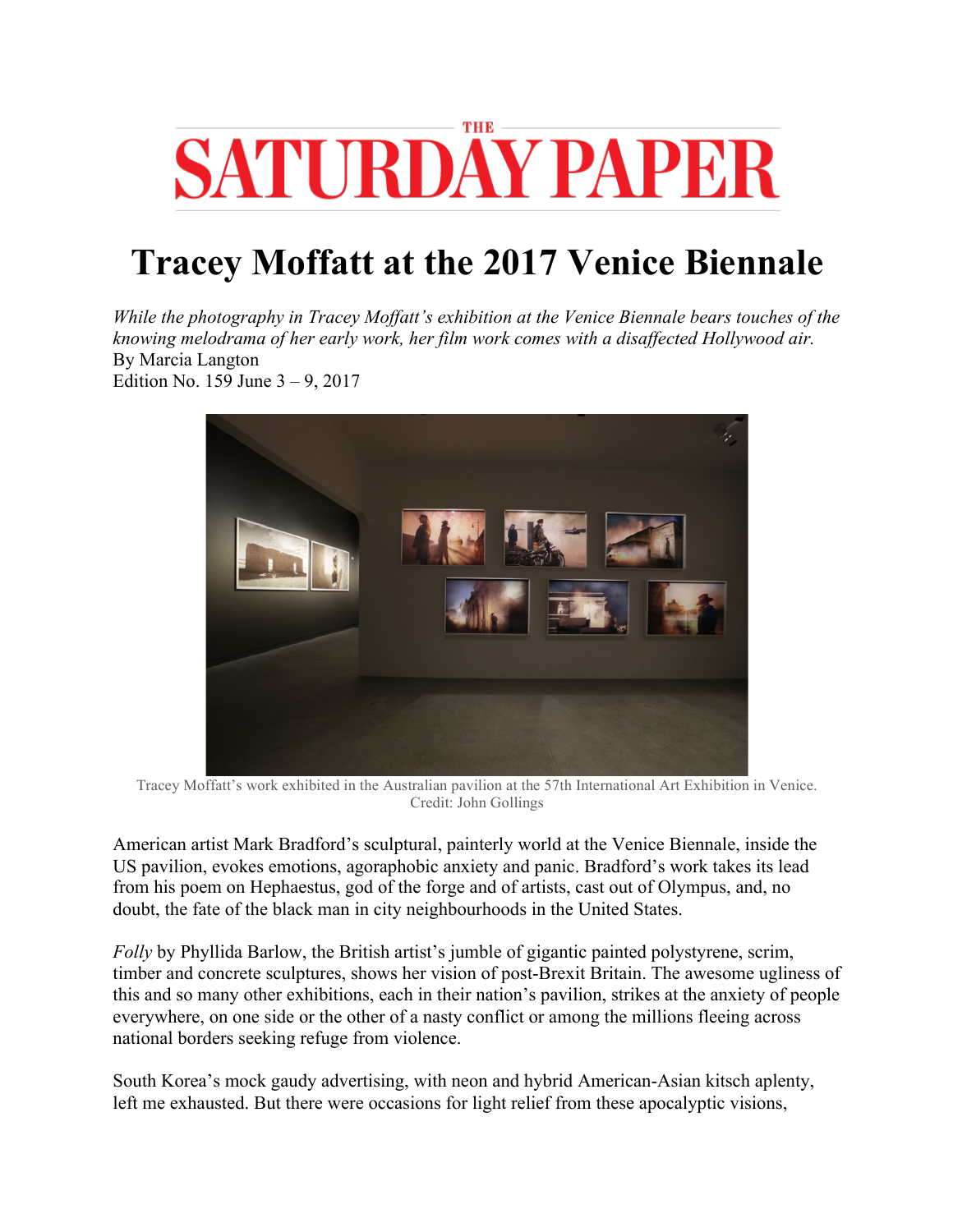especially in the Arsenale, where beauty, delicacy and emotion were not suppressed by the desperate clamour for my attention so evident in the Giardini.

While much has been made of Moffatt as an Indigenous artist, what is so evident in My Horizon is her concern with the idea of gender, especially the oppressed woman seeking to be free.

New Zealand's Lisa Reihana presented a magnificent animated ultra-high-definition film, scrolling slowly across the warehouse wall at the end of the Arsenale, depicting historical and imagined vignettes from the records of Captain James Cook's pursuit of Venus across Oceania, in a revision of a scenic wallpaper commissioned by a merchant in the 19th century. She and her team, including her husband, made *In Pursuit of Venus (Infected)*, over a period of 10 years.

Yet the horrors of the world, the flight of refugees, the loss of home, the disasters, were the inescapable, repetitive subjects.

So different from all this was the Australian presence. Among the spectacular, dense, overwhelming festival of world art, the Australian pavilion hosted Tracey Moffatt's exhibition, *My Horizon*, consisting of two films and two series of photographs, and the contrast was palpable. I was in the large crowd at its morning opening in the speckled sun and shade in this lovely corner of the Giardini. When the speeches were done, we filed in. Would Moffatt's work succeed amid the visual uproar of this 57th International Art Exhibition, loved and condemned for its extravagance? As snarky critic John McDonald remarked, the numbers were one thing: her exhibition drew record crowds.

Two starkly different views of the success of *My Horizon* immediately emerged: love and rejection. Some asserted that Australia should have chosen Moffatt years ago to represent the country at the biennale, "when she was at her peak". Others worried that these works were a return to her early work, lacking in innovation and grand vision. Others still were seduced by the elegance of the two photography-based series, *Passage* and *Body Remembers*, almost painterly with subdued ochre hues in the shadows and tones on rag paper. They are moody, glamorous and redolent with the well-traversed social and cultural history that has inspired Moffatt as an artist, and also drawn a loyal audience.

While much has been made of Moffatt as an Indigenous artist, what is so evident in *My Horizon*  is her concern with the idea of gender, especially the oppressed woman seeking to be free, with memory and trauma, with landscape, horror and escape. Moffatt appeals to a very hip universalism in these works, and it is this complexity that was admired in Venice.

These photo-dramas are reminiscent of her *Something More* series, which shot her to stardom in 1989. But whereas cibachrome photographs are saturated with rich colours to exaggerate the staged melodrama and horror of her subject, these new works are softly coloured, dreamy in a more disturbing way, and so elegant.

*Something More* deliberately evoked B-grade Hollywood movies of the 1950s, and the trope of the exotic coloured siren embroiled in shabby small-town sexual and racial tensions, set on a dangerous path to escape. By contrast, *Passage* has the filmic qualities of some recent American